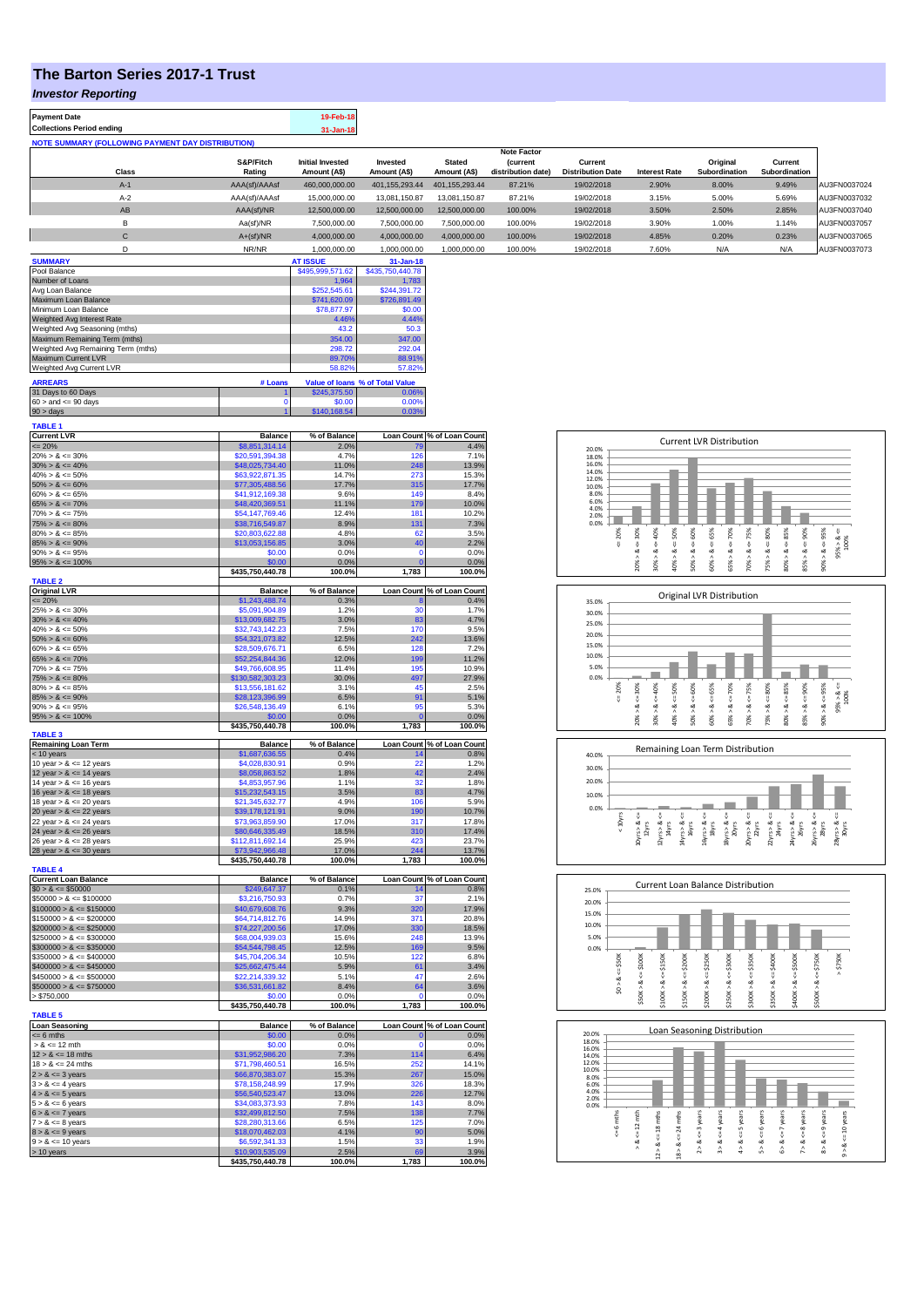## **The Barton Series 2017-1 Trust**

## *Investor Reporting*

| <b>Payment Date</b>                                  |                  | 19-Feb-18         |              |                            |
|------------------------------------------------------|------------------|-------------------|--------------|----------------------------|
| <b>Collections Period ending</b>                     |                  |                   |              |                            |
|                                                      |                  | 31-Jan-18         |              |                            |
|                                                      |                  |                   |              |                            |
| Postcode Concentration (top 10 by value)             | <b>Balance</b>   | % of Balance      |              | Loan Count % of Loan Count |
| 2650                                                 | \$9,276,356,70   | 2.1%              |              | 2.4%                       |
| 2615                                                 | \$8,069,952.36   | 1.9%              | 31           | 1.7%                       |
| 2914                                                 | \$7,992,427.22   | 1.8%              | 23           | 1.3%                       |
| 6210                                                 | \$7,343,036.33   | 1.7%              | 36           | 2.0%                       |
| 2905                                                 | \$7,272,354.96   | 1.7%              | 27           | 1.5%                       |
| 5108                                                 | \$6,980,085.61   | 1.6%              | 39           | 2.2%                       |
| 2602                                                 | \$6,903,888.37   | 1.6%              | 24           | 1.3%                       |
| 2617                                                 | \$5,875,330.27   | 1.3%              | 19           | 1.1%                       |
| 5118                                                 | \$5,788,029.16   | 1.3%              | 26           | 1.5%                       |
| 5109                                                 | \$5,678,470.77   | 1.3%              | 29           | 1.6%                       |
|                                                      |                  |                   |              |                            |
| <b>TABLE 7</b>                                       |                  |                   |              |                            |
| Geographic Distribution                              | <b>Balance</b>   | % of Balance      |              | Loan Count % of Loan Count |
| <b>Australian Capital Territory</b>                  | \$79,349,328.42  | 18.2%             | 289          | 16.2%                      |
| New South Wales                                      | \$71,022,891.43  | 16.3%             | 281          | 15.8%                      |
| Northern Territory                                   | \$1,269,012.02   | 0.3%              | 5            | 0.3%                       |
| Queensland                                           | \$13,735,781.47  | 3.2%              | 54           | 3.0%                       |
| South Australia                                      | \$180,103,823.07 | 41.3%             | 825          | 46.3%                      |
| Tasmania                                             | \$762,060.58     | 0.2%              | 2            | 0.1%                       |
| Victoria                                             | \$10,768,945.62  | 2.5%              | 39           | 2.2%                       |
| Western Australia                                    | \$78,738,598.17  | 18.1%             | 288          | 16.2%                      |
|                                                      | \$435,750,440.78 | 100.0%            | 1,783        | 100.0%                     |
| TABLE 8                                              |                  |                   |              |                            |
| Metro/Non-Metro/Inner-City                           | <b>Balance</b>   | % of Balance      |              | Loan Count % of Loan Count |
| Metro                                                | \$341,520,032.35 | 78.4%             | 1376         | 77.2%                      |
| Non-metro                                            | \$93,261,233.22  | 21.4%             | 403          | 22.6%                      |
| Inner city                                           | 69,175           | 0.2%              |              | 0.2%                       |
|                                                      | \$435,750,440.78 | 100.0%            | 1,783        | 100.0%                     |
| <b>TABLE 9</b>                                       |                  |                   |              |                            |
| <b>Property Type</b>                                 | Balance          | % of Balance      |              | Loan Count % of Loan Count |
| <b>Residential House</b>                             | \$398,810,552.17 | 91.5%             | 1619         | 90.8%                      |
| <b>Residential Unit</b>                              | \$36,717,183.30  | 8.4%              | 163          | 9.1%                       |
| Rural                                                |                  | 0.1%              |              | 0.1%                       |
|                                                      | \$222,705.31     |                   |              |                            |
| Semi-Rural                                           | \$0.00           | 0.0%              | 0            | 0.0%                       |
| TABLE 10                                             | \$435,750,440.78 | 100.0%            | 1,783        | 100.0%                     |
| <b>Occupancy Type</b>                                | <b>Balance</b>   | % of Balance      |              | Loan Count % of Loan Count |
| Owner Occupied                                       | \$358,237,190.09 | 82.2%             | 1448         | 81.2%                      |
| Investment                                           | \$77,513,250.69  | 17.8%             | 335          | 18.8%                      |
|                                                      | \$435,750,440.78 | 100.0%            | 1,783        | 100.0%                     |
| TABLE 11                                             |                  |                   |              |                            |
| <b>Employment Type Distribution</b>                  | <b>Balance</b>   | % of Balance      |              | Loan Count % of Loan Count |
| Contractor                                           | \$10,009,244.06  | 2.3%              | 40           | 2.2%                       |
| Pay-as-you-earn employee (casual)                    | \$15,833,485.20  | 3.6%              | 74           | 4.2%                       |
| Pay-as-you-earn employee (full time)                 | \$332,718,924.82 | 76.4%             | 1323         | 74.2%                      |
| Pay-as-you-earn employee (part time)                 | \$35,496,196.35  | 8.1%              | 156          | 8.7%                       |
|                                                      |                  |                   | 74           |                            |
| Self employed                                        | \$17,276,846.11  | 4.0%              |              | 4.2%                       |
| No data                                              | \$24,415,744.24  | 5.6%              | 116          | 6.5%                       |
| Director                                             | \$0.00           | 0.0%              | $\mathbf{0}$ | 0.0%                       |
| TABLE <sub>12</sub>                                  | \$435,750,440.78 | 100.0%            | 1,783        | 100.0%                     |
| <b>LMI Provider</b>                                  | <b>Balance</b>   | % of Balance      |              | Loan Count % of Loan Count |
| QBE                                                  | \$400,866,278.83 | 92.0%             | 1662         | 93.2%                      |
| Genworth                                             | \$34,884,161.95  | 8.0%              | 121          | 6.8%                       |
|                                                      | \$435,750,440.78 | 100.0%            | 1,783        | 100.0%                     |
| TABLE 13                                             |                  |                   |              |                            |
| <b>Arrears</b>                                       | <b>Balance</b>   | % of Balance      |              | Loan Count % of Loan Count |
| $= 0$ days                                           | \$426,754,349.34 | 97.9%             | 1749         | 98.1%                      |
| $0 >$ and $\leq$ 30 days                             | \$8,610,547.40   | 2.0%              | 32           | 1.8%                       |
| $30$ > and <= 60 days                                | \$245,375.50     | 0.1%              | 1            | 0.1%                       |
| $60 >$ and $\leq 90$ days                            | \$0.00           | 0.0%              | Ō            | 0.0%                       |
| $90 > \text{days}$                                   | \$140,168.54     | 0.0%              |              | 0.1%                       |
|                                                      | \$435,750,440.78 | 100.0%            | 1,783        | 100.0%                     |
| <b>TABLE 14</b>                                      |                  |                   |              |                            |
| <b>Interest Rate Type</b>                            | <b>Balance</b>   | % of Balance      |              | Loan Count % of Loan Count |
| Variable                                             | \$280,153,498.56 | 64.3%             | 1167         | 65.5%                      |
| Fixed                                                | \$155,596,942.22 | 35.7%             | 616          | 34.5%                      |
|                                                      | \$435,750,440.78 | 100.0%            | 1,783        | 100.0%                     |
| <b>TABLE 15</b><br><b>Weighted Ave Interest Rate</b> | <b>Balance</b>   | <b>Loan Count</b> |              |                            |
| <b>Fixed Interest Rate</b>                           | 4.35%            | 616               |              |                            |
|                                                      |                  |                   |              |                            |
| <b>TABLE 16</b>                                      |                  |                   |              |                            |
|                                                      |                  |                   |              |                            |
| Foreclosure, Claims and Losses (cumulative)          | <b>Balance</b>   | <b>Loan Count</b> |              |                            |
| Properties foreclosed                                | \$0.00           | O                 |              |                            |
| Loss on Sale of properties foreclosed                | \$0.00           | $\overline{0}$    |              |                            |
| of which Claims paid by mortgage insurers            | \$0.00           | Ō                 |              |                            |